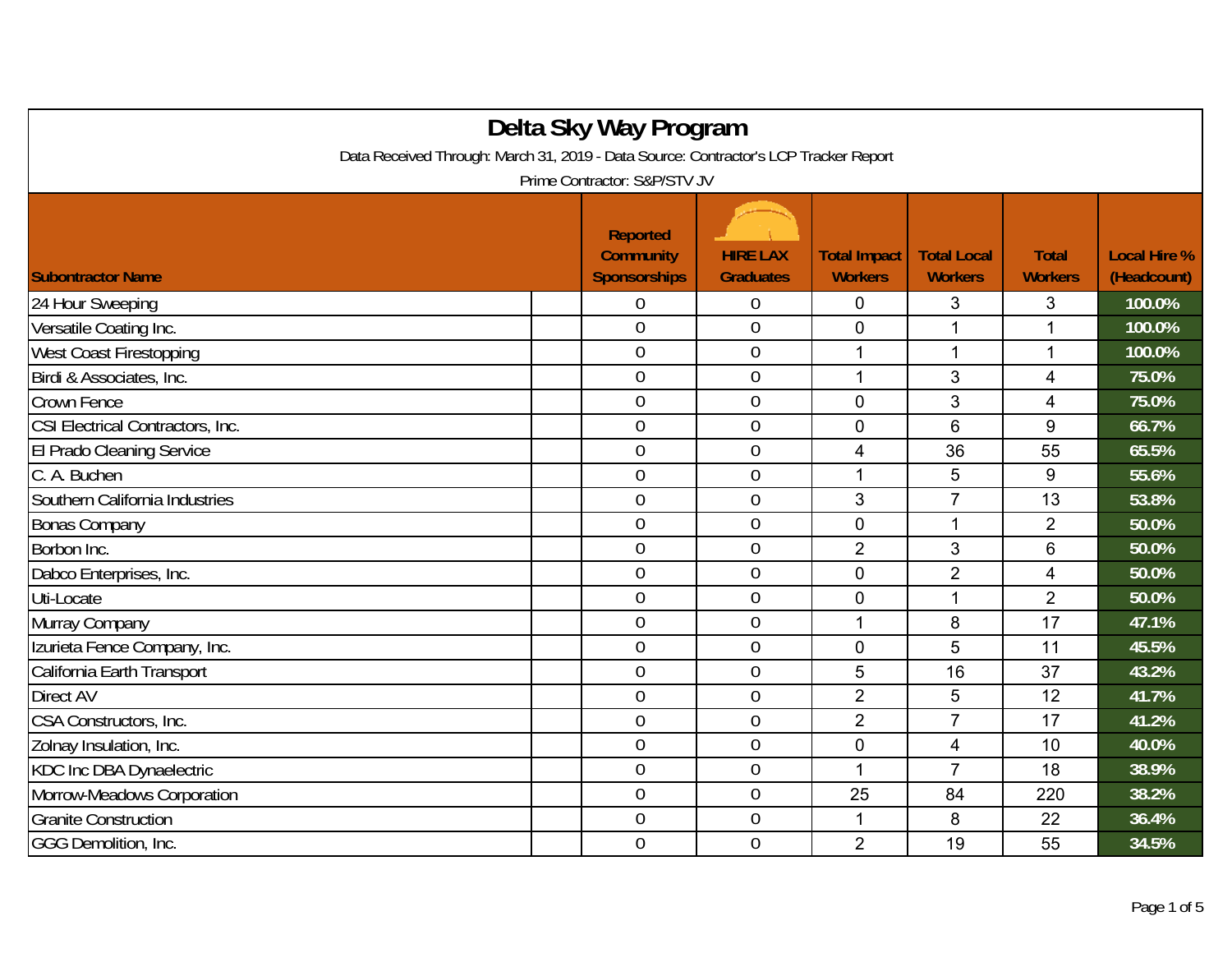| Delta Sky Way Program<br>Data Received Through: March 31, 2019 - Data Source: Contractor's LCP Tracker Report |                                                            |                                     |                                       |                                      |                                |                                    |  |
|---------------------------------------------------------------------------------------------------------------|------------------------------------------------------------|-------------------------------------|---------------------------------------|--------------------------------------|--------------------------------|------------------------------------|--|
| Prime Contractor: S&P/STV JV                                                                                  |                                                            |                                     |                                       |                                      |                                |                                    |  |
| <b>Subontractor Name</b>                                                                                      | <b>Reported</b><br><b>Community</b><br><b>Sponsorships</b> | <b>HIRE LAX</b><br><b>Graduates</b> | <b>Total Impact</b><br><b>Workers</b> | <b>Total Local</b><br><b>Workers</b> | <b>Total</b><br><b>Workers</b> | <b>Local Hire %</b><br>(Headcount) |  |
| Performance Contracting, Inc.                                                                                 | 0                                                          | 0                                   | 14                                    | 35                                   | 103                            | 34.0%                              |  |
| 3531 Trucking Inc.                                                                                            | $\overline{0}$                                             | $\overline{0}$                      | $\mathbf{0}$                          | 3                                    | 9                              | 33.3%                              |  |
| <b>Comet Electric</b>                                                                                         | $\overline{0}$                                             | $\boldsymbol{0}$                    | $\mathbf 0$                           | 3                                    | $\boldsymbol{9}$               | 33.3%                              |  |
| Giroux Glass Inc.                                                                                             | $\boldsymbol{0}$                                           | $\overline{0}$                      | $\mathbf 0$                           | 1                                    | $\mathfrak{S}$                 | 33.3%                              |  |
| Nold's Equipment, Inc.                                                                                        | $\overline{0}$                                             | $\overline{0}$                      | 1                                     | 1                                    | 3                              | 33.3%                              |  |
| Rosendin Electric                                                                                             | $\theta$                                                   | $\overline{0}$                      | $\overline{2}$                        | 5                                    | 15                             | 33.3%                              |  |
| So-Cal Insulation                                                                                             | $\overline{0}$                                             | $\mathbf 0$                         | 1                                     | 1                                    | 3                              | 33.3%                              |  |
| Infinity Drywall Contracting Inc.                                                                             | $\overline{0}$                                             | $\overline{0}$                      | 5                                     | 27                                   | 83                             | 32.5%                              |  |
| ISEC, Inc.                                                                                                    | $\mathbf 0$                                                | $\overline{0}$                      | 4                                     | 18                                   | 56                             | 32.1%                              |  |
| Penhall Company                                                                                               | $\mathbf 0$                                                | $\mathbf 0$                         | $\mathbf 1$                           | 11                                   | 35                             | 31.4%                              |  |
| Critchfield Mechanical Inc. of So. Cal.                                                                       | $\mathbf 0$                                                | $\overline{0}$                      | $\overline{2}$                        | 5                                    | 16                             | 31.3%                              |  |
| R.J.&J. CONSTRUCTION, INC.                                                                                    | $\theta$                                                   | $\overline{0}$                      | 3                                     | 8                                    | 26                             | 30.8%                              |  |
| Matrix Environmental, INC.                                                                                    | $\mathbf 0$                                                | $\mathbf 0$                         | 1                                     | 19                                   | 62                             | 30.6%                              |  |
| Best Contracting Services, Inc.                                                                               | $\overline{0}$                                             | $\overline{0}$                      | 1                                     | 3                                    | 10                             | 30.0%                              |  |
| Cosco Fire Protection, Inc. - Sprinklers                                                                      | $\mathbf 0$                                                | $\mathbf 0$                         | $\mathbf 0$                           | 5                                    | 17                             | 29.4%                              |  |
| <b>Austin Enterprise</b>                                                                                      | $\theta$                                                   | $\boldsymbol{0}$                    | $\mathbf 0$                           | 4                                    | 14                             | 28.6%                              |  |
| Martin Bros. Marcowall, LLC                                                                                   | $\overline{0}$                                             | $\overline{0}$                      | $\overline{2}$                        | 6                                    | 21                             | 28.6%                              |  |
| The Culver Group, Inc.                                                                                        | $\mathbf 0$                                                | $\overline{0}$                      | $\overline{2}$                        | $\overline{2}$                       | $\overline{7}$                 | 28.6%                              |  |
| Universal Metro, Inc.                                                                                         | $\theta$                                                   | $\overline{0}$                      | $\mathbf 0$                           | $\overline{2}$                       | $\overline{7}$                 | 28.6%                              |  |
| <b>GRIFFITH COMPANY</b>                                                                                       | $\mathbf 0$                                                | $\mathbf 0$                         | $\overline{7}$                        | 28                                   | 108                            | 25.9%                              |  |
| Limbach Company LP                                                                                            | $\mathbf 0$                                                | $\mathbf 0$                         | 3                                     | 9                                    | 35                             | 25.7%                              |  |
| Building Electronic Controls, Inc.                                                                            | $\overline{0}$                                             | $\mathbf 0$                         | $\mathbf 0$                           | 3                                    | 12                             | 25.0%                              |  |
| Group Delta Consultants, Inc.                                                                                 | $\overline{0}$                                             | $\boldsymbol{0}$                    | $\overline{0}$                        | $\mathbf 1$                          | $\overline{4}$                 | 25.0%                              |  |
| Johnson & Turner Painting Co. Inc.                                                                            | $\overline{0}$                                             | $\overline{0}$                      | $\mathbf 0$                           | 4                                    | 16                             | 25.0%                              |  |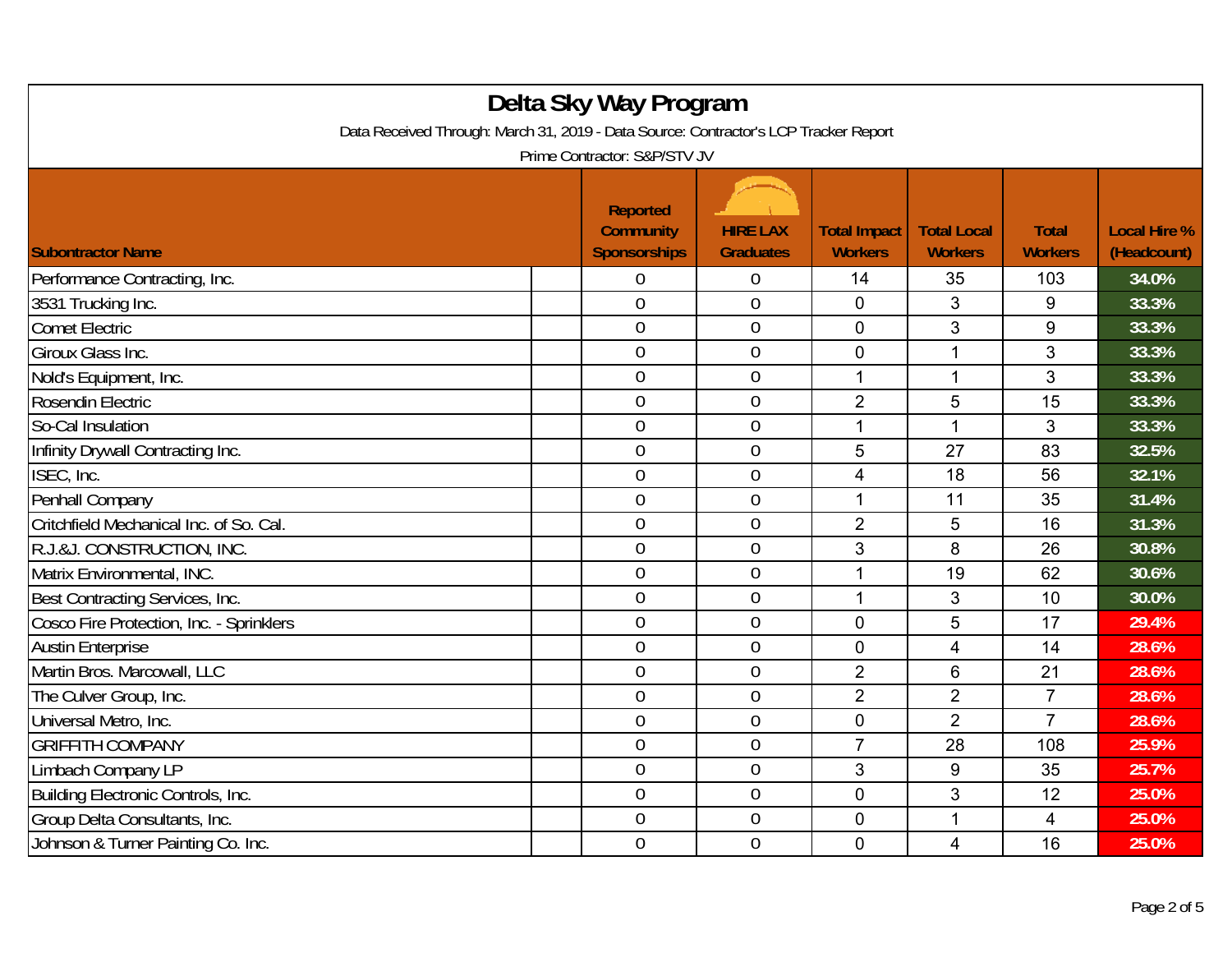| Delta Sky Way Program<br>Data Received Through: March 31, 2019 - Data Source: Contractor's LCP Tracker Report |                                                 |                                     |                                       |                                      |                                |                                    |  |
|---------------------------------------------------------------------------------------------------------------|-------------------------------------------------|-------------------------------------|---------------------------------------|--------------------------------------|--------------------------------|------------------------------------|--|
|                                                                                                               | Prime Contractor: S&P/STV JV<br><b>Reported</b> |                                     |                                       |                                      |                                |                                    |  |
| <b>Subontractor Name</b>                                                                                      | <b>Community</b><br><b>Sponsorships</b>         | <b>HIRE LAX</b><br><b>Graduates</b> | <b>Total Impact</b><br><b>Workers</b> | <b>Total Local</b><br><b>Workers</b> | <b>Total</b><br><b>Workers</b> | <b>Local Hire %</b><br>(Headcount) |  |
| Lawrence W Rosine Co                                                                                          | 0                                               | 0                                   | 0                                     | 2                                    | 8                              | 25.0%                              |  |
| Pro Steel Erectors, Inc.                                                                                      | $\mathbf 0$                                     | $\overline{0}$                      | $\overline{0}$                        | 4                                    | 16                             | 25.0%                              |  |
| <b>RMA Group</b>                                                                                              | $\overline{0}$                                  | $\boldsymbol{0}$                    | 1                                     | 1                                    | 4                              | 25.0%                              |  |
| Norcal Pipeline Services, Inc.                                                                                | $\mathbf 0$                                     | $\mathbf 0$                         | $\mathbf 0$                           | 6                                    | 26                             | 23.1%                              |  |
| Western Industrial Contractors, Inc.                                                                          | $\overline{0}$                                  | $\overline{0}$                      | 4                                     | 14                                   | 64                             | 21.9%                              |  |
| GecTwo, Inc.                                                                                                  | $\boldsymbol{0}$                                | $\boldsymbol{0}$                    | 1                                     | 3                                    | 14                             | 21.4%                              |  |
| <b>Advanced Fire Protection</b>                                                                               | $\overline{0}$                                  | $\mathbf 0$                         | 1                                     | $\overline{2}$                       | 10                             | 20.0%                              |  |
| Stantru Resources Inc DBA Santru Reinforcing Steel                                                            | $\overline{0}$                                  | $\overline{0}$                      | $\overline{0}$                        | $\overline{2}$                       | 10                             | 20.0%                              |  |
| Traffic Management, Inc.                                                                                      | $\theta$                                        | $\boldsymbol{0}$                    | $\mathbf 0$                           | 3                                    | 15                             | 20.0%                              |  |
| United Heider Inspection Group                                                                                | $\boldsymbol{0}$                                | $\boldsymbol{0}$                    | $\mathbf 0$                           | 3                                    | 16                             | 18.8%                              |  |
| <b>ACCO Engineered Systems</b>                                                                                | $\overline{0}$                                  | $\overline{0}$                      | $\overline{0}$                        | 3                                    | 18                             | 16.7%                              |  |
| Air Balance Co, Inc.                                                                                          | $\theta$                                        | $\boldsymbol{0}$                    | $\mathbf 0$                           | 1                                    | 6                              | 16.7%                              |  |
| GONSALVES & SANTUCCI INC. DBA CONCO PUMPING INC                                                               | $\overline{0}$                                  | $\overline{0}$                      | 1                                     | 1                                    | 6                              | 16.7%                              |  |
| Safe Scaffolding                                                                                              | $\overline{0}$                                  | $\overline{0}$                      | 0                                     | 1                                    | 6                              | 16.7%                              |  |
| United Riggers & Erectors, Inc.                                                                               | $\boldsymbol{0}$                                | $\mathbf 0$                         | $\mathbf 0$                           | $\overline{2}$                       | 12                             | 16.7%                              |  |
| <b>Badger Daylighting Corp</b>                                                                                | $\theta$                                        | $\mathbf 0$                         | 1                                     | 4                                    | 27                             | 14.8%                              |  |
| Shape Interior Systems                                                                                        | $\overline{0}$                                  | $\mathbf 0$                         | $\overline{0}$                        | 1                                    | $\overline{7}$                 | 14.3%                              |  |
| <b>Vertical Access</b>                                                                                        | $\mathbf 0$                                     | $\mathbf 0$                         | $\mathbf 0$                           | 1                                    | $\overline{7}$                 | 14.3%                              |  |
| Environmental Construction Group, Inc.                                                                        | $\theta$                                        | $\mathbf 0$                         | 1                                     | $\overline{2}$                       | 15                             | 13.3%                              |  |
| Northstar Contracting Group, Inc                                                                              | $\theta$                                        | $\mathbf 0$                         | $\overline{0}$                        | $\overline{2}$                       | 15                             | 13.3%                              |  |
| Dean Visosky Contractors, Inc.                                                                                | $\theta$                                        | $\overline{0}$                      | $\mathbf 0$                           | 1                                    | 8                              | 12.5%                              |  |
| <b>Xcel Mechanical Systems</b>                                                                                | $\overline{0}$                                  | $\mathbf 0$                         | $\mathbf 0$                           | $\overline{2}$                       | 17                             | 11.8%                              |  |
| G & F Concrete Cutting                                                                                        | 0                                               | $\boldsymbol{0}$                    | 0                                     | 1                                    | 9                              | 11.1%                              |  |
| <b>Underground Construction Company</b>                                                                       | $\overline{0}$                                  | $\overline{0}$                      | $\mathbf 0$                           | 3                                    | 30                             | 10.0%                              |  |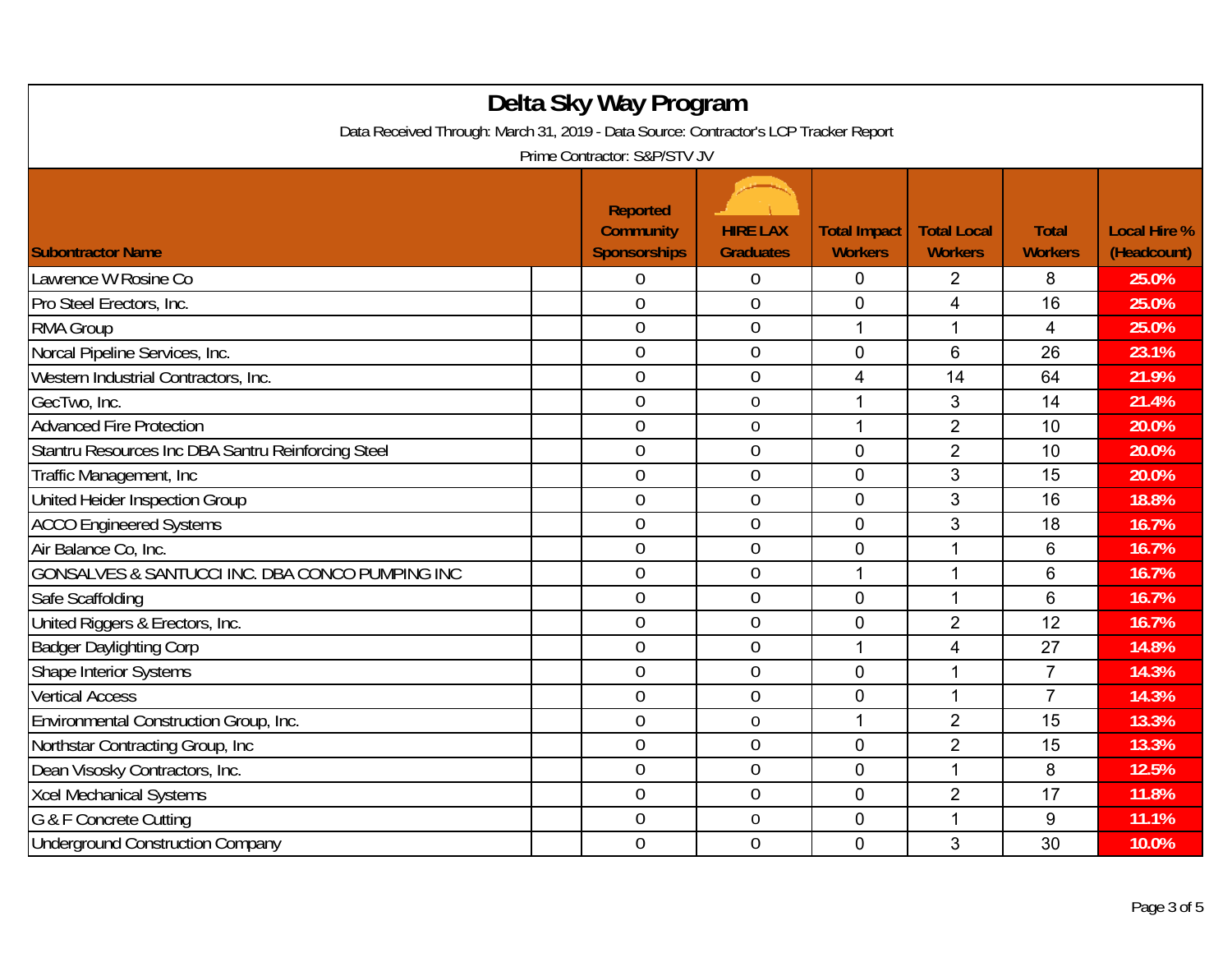| Delta Sky Way Program<br>Data Received Through: March 31, 2019 - Data Source: Contractor's LCP Tracker Report |            |                                                            |                                     |                                       |                                      |                                |                                    |
|---------------------------------------------------------------------------------------------------------------|------------|------------------------------------------------------------|-------------------------------------|---------------------------------------|--------------------------------------|--------------------------------|------------------------------------|
| Prime Contractor: S&P/STV JV                                                                                  |            |                                                            |                                     |                                       |                                      |                                |                                    |
| <b>Subontractor Name</b>                                                                                      |            | <b>Reported</b><br><b>Community</b><br><b>Sponsorships</b> | <b>HIRE LAX</b><br><b>Graduates</b> | <b>Total Impact</b><br><b>Workers</b> | <b>Total Local</b><br><b>Workers</b> | <b>Total</b><br><b>Workers</b> | <b>Local Hire %</b><br>(Headcount) |
| Mr. Crane, Inc.                                                                                               |            | $\theta$                                                   | 0                                   | $\mathbf 0$                           | 1                                    | 20                             | 5.0%                               |
| A Good Sign & Graphics Co                                                                                     |            | $\overline{0}$                                             | $\overline{0}$                      | $\mathbf 0$                           | $\mathbf 0$                          | 5                              | 0.0%                               |
| <b>AERO Bridgeworks</b>                                                                                       |            | $\mathbf 0$                                                | $\boldsymbol{0}$                    | $\mathbf 0$                           | $\mathbf 0$                          | 19                             | 0.0%                               |
| ARB, Inc.                                                                                                     |            | $\mathbf 0$                                                | $\mathbf 0$                         | $\mathbf 0$                           | $\mathbf 0$                          | $\mathbf 1$                    | 0.0%                               |
| Art Cuevas Concrete                                                                                           |            | $\overline{0}$                                             | $\overline{0}$                      | $\overline{0}$                        | $\overline{0}$                       | 12                             | 0.0%                               |
| <b>Bragg Crane Service</b>                                                                                    |            | $\overline{0}$                                             | $\overline{0}$                      | $\overline{0}$                        | $\overline{0}$                       | 3                              | 0.0%                               |
| CENTER-LINE CONCRETE CUTTING INC                                                                              |            | $\mathbf 0$                                                | $\mathbf 0$                         | $\mathbf 0$                           | $\mathbf 0$                          | $\overline{2}$                 | 0.0%                               |
| City Service Contracting, Inc.                                                                                |            | $\overline{0}$                                             | $\overline{0}$                      | $\Omega$                              | $\mathbf 0$                          | 5                              | 0.0%                               |
| Climatec                                                                                                      |            | $\mathbf 0$                                                | $\mathbf 0$                         | $\mathbf 0$                           | $\mathbf 0$                          | $\overline{2}$                 | 0.0%                               |
| Commercial Scaffolding of CA, Inc.                                                                            |            | $\boldsymbol{0}$                                           | $\mathbf 0$                         | $\mathbf 0$                           | $\mathbf 0$                          | 4                              | 0.0%                               |
| <b>Concrete Coring Company</b>                                                                                |            | $\overline{0}$                                             | 0                                   | $\mathbf 0$                           | $\mathbf 0$                          | $\overline{2}$                 | 0.0%                               |
| CONNER CONCRETE CUTTING & CORING                                                                              |            | $\mathbf 0$                                                | $\overline{0}$                      | $\overline{0}$                        | $\overline{0}$                       | 6                              | 0.0%                               |
| Digital Decora, Inc.                                                                                          |            | $\overline{0}$                                             | $\overline{0}$                      | $\mathbf 0$                           | $\mathbf 0$                          | $\overline{2}$                 | 0.0%                               |
| Geo-Advantec, Inc.                                                                                            |            | $\mathbf 0$                                                | 0                                   | $\mathbf 0$                           | $\overline{0}$                       | 1                              | 0.0%                               |
| <b>Hill Crane Service</b>                                                                                     |            | $\mathbf 0$                                                | $\overline{0}$                      | $\mathbf 0$                           | $\mathbf 0$                          | 5                              | 0.0%                               |
| J Colavin & Son, Inc                                                                                          |            | $\overline{0}$                                             | $\mathbf 0$                         | $\mathbf 0$                           | $\mathbf 0$                          | $\overline{2}$                 | 0.0%                               |
| Pan Pacific Mechanical                                                                                        | <b>NEW</b> | $\overline{0}$                                             | $\overline{0}$                      | $\mathbf 0$                           | $\mathbf 0$                          | $6\phantom{1}$                 | 0.0%                               |
| <b>PCI Striping</b>                                                                                           |            | $\overline{0}$                                             | 0                                   | $\mathbf{0}$                          | $\overline{0}$                       | 14                             | 0.0%                               |
| Premier Interior Development, Inc.                                                                            |            | $\overline{0}$                                             | $\mathbf 0$                         | $\mathbf 0$                           | $\overline{0}$                       | 6                              | 0.0%                               |
| Premier Tile & Marble                                                                                         | <b>NEW</b> | $\overline{0}$                                             | $\overline{0}$                      | $\mathbf 0$                           | $\mathbf 0$                          | $\overline{2}$                 | 0.0%                               |
| PSI3G Inc dba Partition Specialties, Inc.                                                                     |            | $\mathbf 0$                                                | $\mathbf 0$                         | $\mathbf 0$                           | $\mathbf 0$                          | $\overline{2}$                 | 0.0%                               |
| Psomas                                                                                                        |            | $\overline{0}$                                             | $\mathbf 0$                         | $\mathbf 0$                           | $\overline{0}$                       | $\overline{2}$                 | 0.0%                               |
| R. J. Lalonde, Inc.                                                                                           |            | $\mathbf 0$                                                | $\mathbf 0$                         | $\mathbf 0$                           | $\mathbf 0$                          | $\overline{7}$                 | 0.0%                               |
| Reliable Construction Services LLC                                                                            |            | $\overline{0}$                                             | $\overline{0}$                      | $\mathbf{0}$                          | $\Omega$                             | $\overline{2}$                 | 0.0%                               |